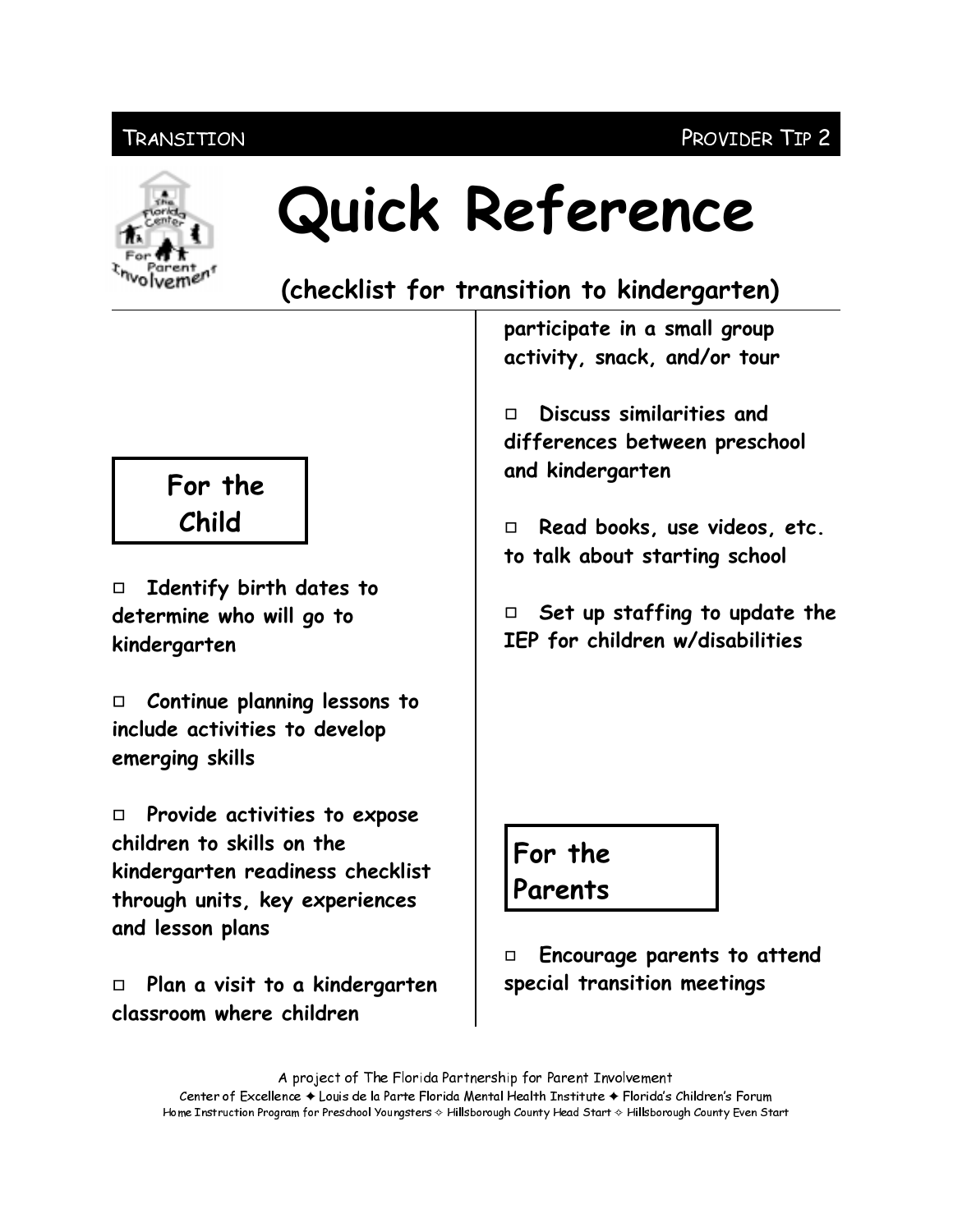#### PROVIDER TIP 2

#### 2 TRANSITION

On 1st home visit or teacher  $\Box$ conference, discuss what parents can do at home to help each child be ready for kindergarten

On subsequent home visit or  $\Box$ teacher conference, explain and give parents a copy of "Me" book and "A Look Inside Kindergarten"

Invite school personnel or  $\Box$ PTA representative to talk with parents

Communicate with parents and  $\Box$ LEA (local education agency) to discuss special needs of children with disabilities

Create & distribute a "Buddy"  $\Box$ list of children who will attend the same school

# For the Staff

Distribute flyers,  $\Box$ newsletters, reminders, parent information packets, etc., related to transition issues.

Participate in cross-program  $\Box$ visits, classroom observations, and/or in service trainnings

**Consider periodically**  $\Box$ shortening rest periods for older children during last few months of center opening

 $\Box$  Occasionally set up cafeteria style meals for older children

Adopt-a-class or become  $\Box$ "pen-pals" with a kindergarten class

Communicate with all  $\Box$ concerned parties. Remember. transition is "everybody's job"

Center of Excellence ♦ Louis de la Parte Florida Mental Health Institute ♦ Florida's Children's Forum Home Instruction Program for Preschool Youngsters & Hillsborough County Head Start & Hillsborough County Even Start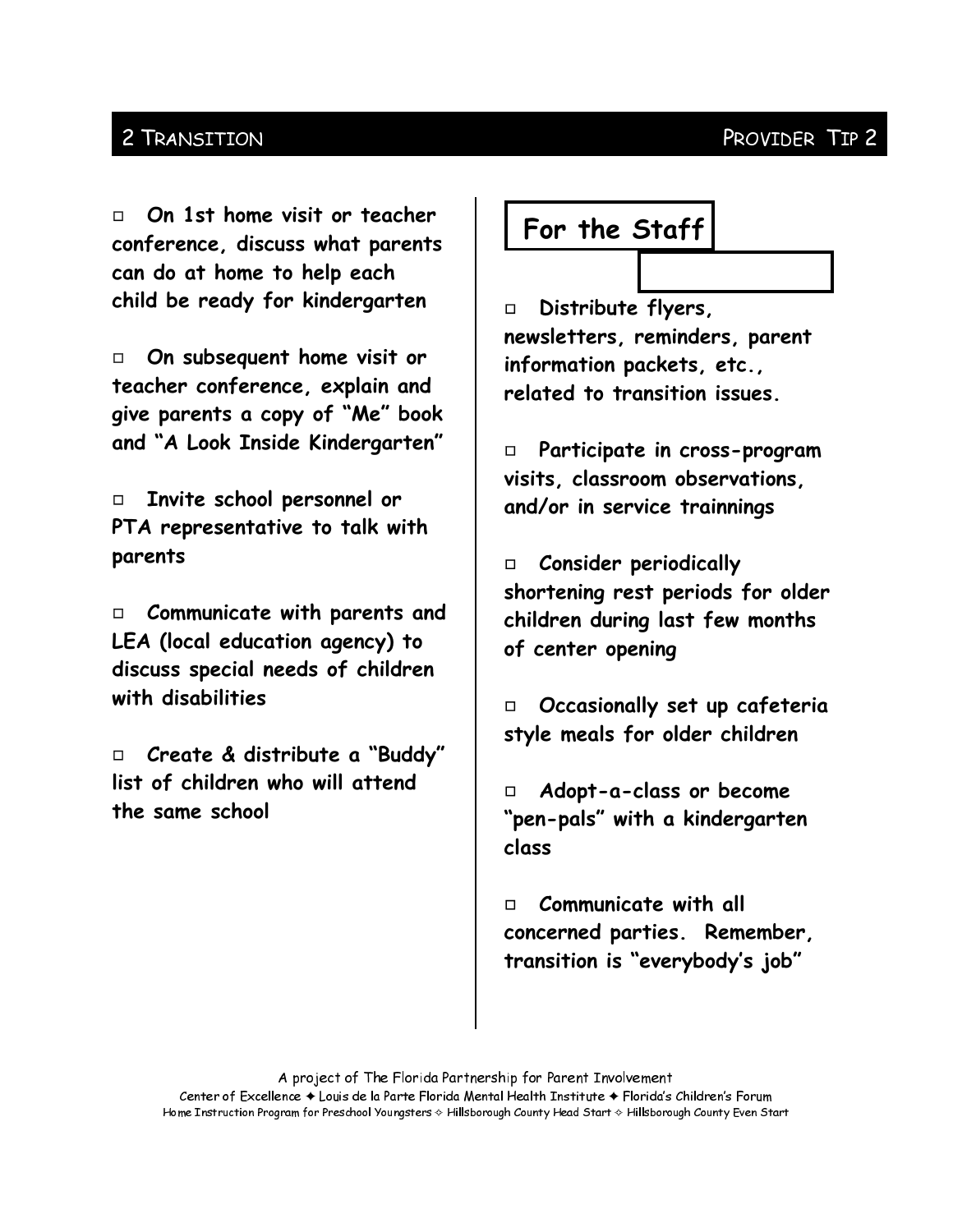### 3 TRANSITION PROVIDER TIP 2

For more information contact:

A project of The Florida Partnership for Parent Involvement Center of Excellence  $\blacklozenge$  Louis de la Parte Florida Mental Health Institute  $\blacklozenge$  Florida's Children's Forum Home Instruction Program for Preschool Youngsters  $\diamond$  Hillsborough County Head Start  $\diamond$  Hillsborough County Even Start